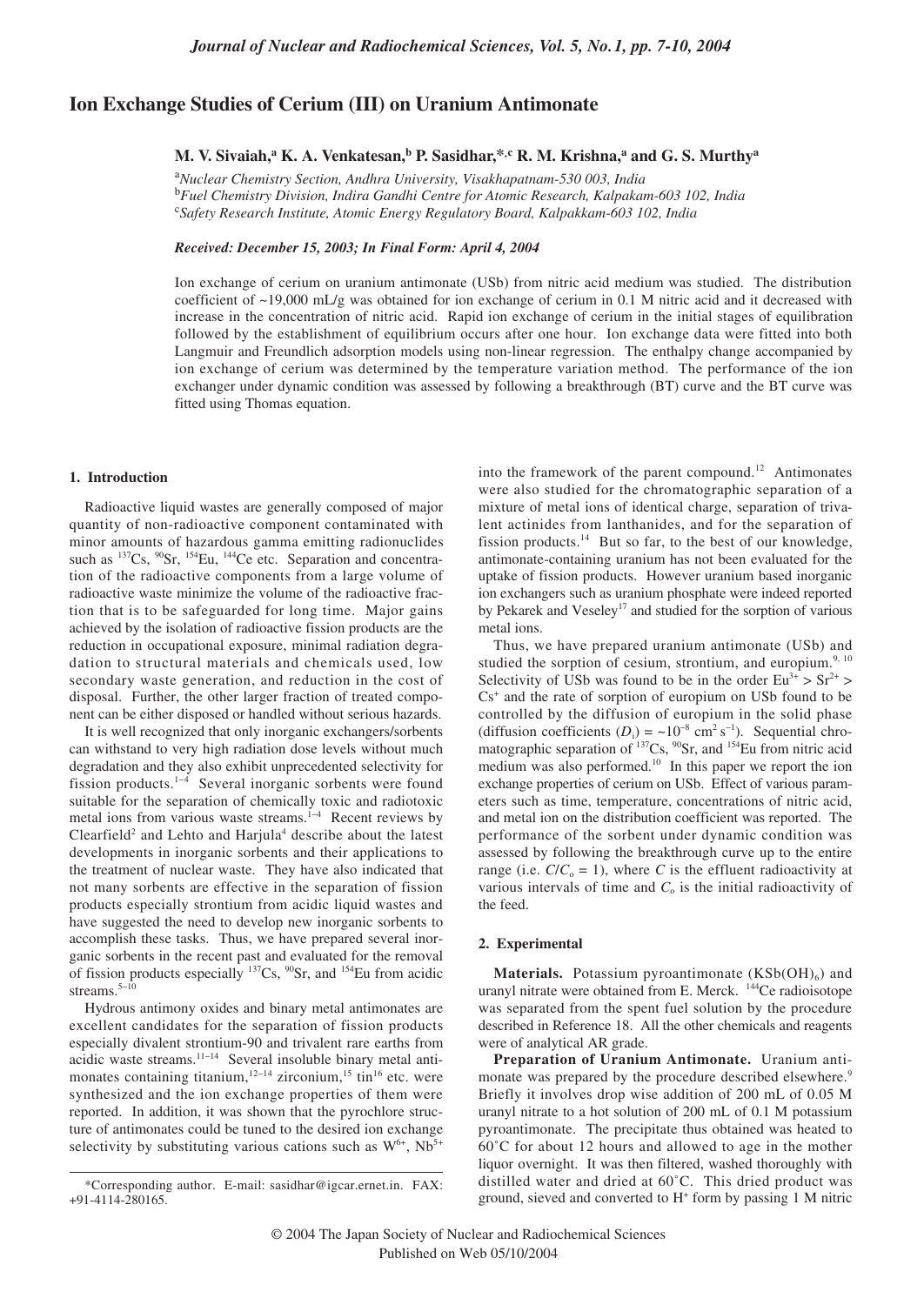acid into a column packed with the particles of USb. The H+ form of USb was then washed with distilled water till pH of the effluent was neutral, which is subsequently used for all the ion exchange studies.

**Ion Exchange Studies.** Variation of distribution coefficient  $(K<sub>d</sub>, mL/g)$  of cerium with the concentration of nitric acid was studied by equilibrating 0.05 g of the sorbent (USb) with 10 mL of the solution containing nitric acid (varied from 0.1 M to 2.0 M) spiked with 144Ce radioactive tracer. After 6 hours of contact, an aliquot was taken from the supernatant and the radioactivity was measured using well-type NaI(Tl) scintillation detector. The distribution coefficient was calculated using eq 1

$$
K_{\rm d} = \frac{A_{\rm i} - A_{\rm f}}{A_{\rm f}} \left(\frac{V}{m}\right) \tag{1}
$$

where  $A_i$  and  $A_f$  are the radioactivity per mL of an aliquot before and after equilibration, respectively. *V* (in mL) and *m* (in g) are the volume and mass of the sorbent taken for equilibration, respectively.

The rate of uptake of metal ions from nitric acid was studied, at 300 K, by contacting 0.05 g of the sorbent with 10 mL of the solution containing 0.1 M nitric acid, 10 mg/L of Ce (III) ion spiked with 144Ce tracer. At various intervals of time, shaking was stopped and aliquot was drawn from the supernatant. From the measurement of activity at a time *t*, the metal ion exchanged was calculated. Similar experiment was performed when the concentration of cerium was increased to 100 mg/L.

Cerium ion exchange isotherm was obtained by equilibrating, at 300 K, 0.05 g of the sorbent with 10 mL of the solution containing 0.1 M nitric acid and the varied amounts of cerium ion (from 10 mg/L to 1000 mg/L) spiked with  $144$ Ce tracer. After 6 hours, shaking was stopped and the activity of supernatant was measured as described earlier. From the initial and final activity, the amount of cerium exchanged by the USb was calculated.

Effect of temperature on the distribution coefficient of cerium on USb was studied by equilibrating 0.05 g of the sorbent with 10 mL of 0.1 M nitric acid solution containing 200 mg/L of cerium ion spiked with <sup>144</sup>Ce tracer. After 6 hours of contact between sorbent and solution, the distribution coefficient was measured as described above. Similar experiments were performed at various temperatures from 300 K to 323 K.

**Column Studies.** Breakthrough experiment was performed by packing a slurry containing 1.0 g of the sorbent into a column of radius 0.25 cm provided with sintered disc at the bottom. The column was conditioned with nearly 10 bed volumes of 0.1 M nitric acid. The feed solution composed of  $1.1 \times 10^{-3}$ M cerium (III) ion spiked with 144Ce tracer in 0.1 M nitric acid.



Figure 1. Uptake of Ce<sup>3+</sup> by USb from 0.1 M nitric acid.

This was passed into a column at the flow rate of 0.20 mL/min. Various fractions of the effluent were collected until the ratio of effluent activity  $(C)$  to initial activity  $(C_0)$  equals to one. The ratio of *C*/*C*<sub>o</sub>, called as breakthrough, was plotted against the volume of the solution passed in to the column to obtain a breakthrough curve. Cerium was eluted with 5 M nitric acid at a flow rate of 0.1 mL/min and 1 mL fractions were collected for obtaining the material balance.

### **3. Results and Discussion**

The rate of uptake of cerium on USb from 0.1 M nitric acid is shown in Figure 1. Rapid ion exchange was observed in the initial stages of equilibration followed by saturation occurs within three hours. The experimental data was fitted to Lagergren equation of the form

$$
a_t = a_e (1 - e^{-kt})
$$
 (2)

where  $a_t$  and  $a_e$  are the amount of cerium exchanged at a time  $t$ and equilibrium respectively and *k* is the Lagergren first order rate constant. Non-linear regression of the experimental data using eq 2 results in a rate constant of  $0.154 \pm 0.005$  min<sup>-1</sup> and  $0.112 \pm 0.022$  min<sup>-1</sup> for the exchange of cerium from 0.1 M nitric acid containing cerium of 10 mg/L and 100 mg/L respectively.

Plot of distribution coefficient  $(K_d)$  of cerium as a function of the concentration of nitric acid is shown in Figure 2.  $K_d$ values decreased from 18,943 mL/g to 6 when the concentration of nitric acid was increased from 0.1 M to 2 M. If the sorption of  $Ce^{3+}$  on USb involves ideal ion exchange mechanism as shown in eq 3, then the plot of  $log K_d$  against  $log[H_a^+]$ should result in a slope of –3 according to eq 6.

$$
3H_s^+ + Ce_a^{3+} \rightleftarrows Ce_s^{3+} + 3H_a^+ \tag{3}
$$

$$
K = \frac{[Ce_3^{3+}]}{[Ce_4^{3+}]} \frac{[H_a^+]^3}{[H_s^+]^3}
$$
 (4)

$$
\log K_{\rm d} = \log K + 3 \log [\rm{H}_{\rm s}^+] - 3 \log [\rm{H}_{\rm a}^+]
$$
 (5)

$$
\log K_{\rm d} = \log K^{\prime} - 3 \log [\rm{H}_{\rm a}^{\rm +}] \tag{6}
$$

where the subscripts 'a' and 's' represent aqueous and sorbent phase respectively and  $K_d$  is defined by eq 1. Since the ion exchange reaction was carried out in trace level concentration of cerium ion, the magnitude of  $[H_s^+]$  may be assumed as unaltered and hence *K*' is constant. Log-log plot for the sorption of cerium on USb is shown in Figure 2. A slope of –2.6 obtained is an indicative to the adherence to ideal ion exchange mechanism for the sorption of cerium on USb. A slight deviation from the theoretical slope of –3 could be due to the calculation



**Figure 2.** Variation of distribution coefficient of cerium (III) with  $[HNO<sub>3</sub>]$  on USb at 300 K.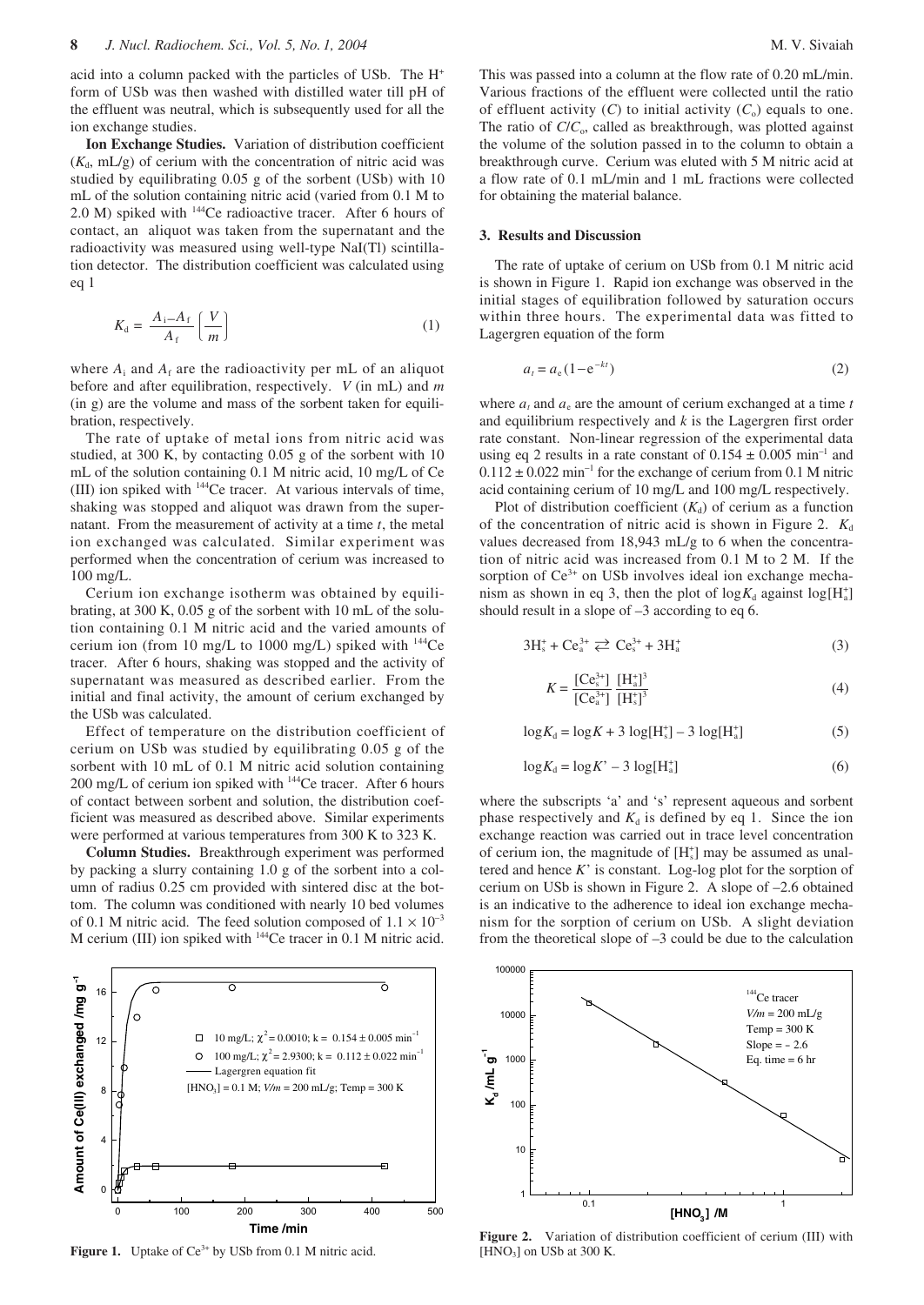based on concentration terms instead of activity used in eq 6. Similarly, log-log plot for the sorption of  $Cs^+$  on USb have resulted<sup>10</sup> in a slope of  $-0.9$  in accordance with ideal ion exchange mechanism, while considerable deviation from the expected value was observed<sup>10</sup> for  $Sr^{2+}$  (slope = –1.6) and Eu<sup>3+</sup>  $(slope = -2.4)$  sorption on USb.

Ion exchange isotherm of cerium on USb is shown in Figure 3. The amount of metal ion loaded on to the solid phase increased with increase in the concentration of metal ion in aqueous phase, followed by saturation. The experimental data was fitted with non-linear Langmuir and Freundlich isotherms of the form given in eqs 7 and 8, respectively,

$$
C_{\rm E} = \frac{K_{\rm L}bC_{\rm S}}{1 + K_{\rm L}C_{\rm S}} \text{ (Langmuir equation)} \tag{7}
$$

$$
C_{\rm E} = K_{\rm F} [C_{\rm S}]^{\beta} \quad \text{(Freundlich equation)} \tag{8}
$$

where  $C_S$  is the amount of metal ion present in solution phase at equilibrium (mg/L),  $C_E$  is the amount of metal ion in the exchanger phase (mg/g),  $K<sub>L</sub>$  (in L/mg) and  $K<sub>F</sub>$  (in L/g) are the Langmuir and Freundlich adsorption constants, respectively, *b* is the apparent ion exchange capacity (mg/g) and  $β$  (0 <  $β$  < 1) is the measure of heterogeneous interaction of the  $Ce^{3+}$  with the sorbent. When  $\beta = 1$ , the sorbent is said to be homogeneous and all the sites are indistinguishable with respect to the energy of sorption. The Freundlich and Langmuir constants can be related to energy of adsorption<sup>19</sup> and thus it was regarded as a measure of affinity of the metal ion towards the sorbent. It can be easily shown from eq 7 that at high values of  $C_s$ , the value of  $C_E$  approaches the magnitude of *b*. Thus *b* was found to be ~35 mg/g from Figure 3. The isotherm was fitted



Figure 3. Variation of the amount of cerium in the solid phase with concentration of cerium in solution.



**Figure 4.** Plot of log  $K_d$  against  $1/T$  for the ion exchange of cerium on uranium antimonate.

to eqs 7 and 8 using non-linear regression and the coefficients obtained are shown in Figure 3. From the  $\chi^2$  values of the fitting, it can be seen that the data were described better by Freundlich isotherm in the entire range. However, when the equilibrium concentration of cerium was less than 500 mg/L, the data adheres to Freundlich equation, above which, it follows Langmuir adsorption model in the high cerium concentration range.

The plot of  $log K_d$  against  $1/T$  is shown in Figure 4 and the standard enthalpy change  $(\Delta H^{\circ})$  accompanied by the sorption of cerium can be evaluated<sup>10, 20</sup> using eq 9

$$
\log K_{\rm d} = \left(\frac{-\Delta H^{\rm o}}{2.303 \, R}\right) \frac{1}{T} + \text{constant} \tag{9}
$$

where  $R$  is the gas constant. From the slope of the linear fit shown in Figure 4, ∆*H*<sup>o</sup> was found to be 10.2 kJ/mol. The endothermicity observed for the ion exchange of cerium could be due to the requirement of the energy for dehydrating water molecules surrounding  $Ce^{3+}$  ion in the aqueous phase before sorption. ∆*H*<sup>o</sup> obtained for the ion exchange of Ce<sup>3+</sup> is higher than the enthalpy observed<sup>10</sup> for the sorption of  $Sr^{2+}$  (9.9) kJ/mol) on USb but lower than  $Eu^{3+}$  (32 kJ/mol) sorption.  $\frac{1}{2}$  =  $\frac{1}{2}$  =  $\frac{1}{2}$  =  $\frac{1}{2}$  =  $\frac{1}{2}$  =  $\frac{1}{2}$  =  $\frac{1}{2}$  =  $\frac{1}{2}$  =  $\frac{1}{2}$  =  $\frac{1}{2}$  =  $\frac{1}{2}$  =  $\frac{1}{2}$  =  $\frac{1}{2}$  =  $\frac{1}{2}$  =  $\frac{1}{2}$  =  $\frac{1}{2}$  =  $\frac{1}{2}$  =  $\frac{1}{2}$  =  $\frac{1$ 

The break through (BT) curve for the exchange of cerium on USb is shown in Figure 5. It can be seen from the figure that 1% BT, 50% BT, and 100% BT occur after passing 11 bed volumes (BV), 39 BV, and 83 BV of the feed solution, respectively. The ion exchange data under dynamic conditions was analyzed using Thomas equation<sup>21</sup> of the form shown in eq 10, which has been widely used for describing BT curves.<sup>22−24</sup>

$$
\frac{C_e}{C_o} = \frac{1}{1 + e^{(K_{\text{T}}(q_o m - C_o V))/Q}}
$$
(10)

where,

- $C_e$  = Cerium concentration in the effluent (mg/L) Variable
- $C_0$  = Cerium concentration in the feed (mg/L) = 154 mg/L
- $K_T$  = Thomas rate constant (L min<sup>-1</sup> mg<sup>-1</sup>)
- $q_0$  = Maximum amount of cerium that can be loaded on USb (mg/g) under the specified condition
- $m =$  Mass of the adsorbent (g) = 1.0 g
- $V =$ Throughput volume (L)
- $Q =$  Flow rate (L/min) =  $0.2 \times 10^{-3}$  L/min

Non-linear regression of the BT data using Thomas equation is shown in Figure 5. The fitting constants  $K<sub>T</sub>$  and  $q<sub>o</sub>$  for the ion exchange of cerium on USb under the specified conditions are found to be  $9.3 \times 10^{-5}$  L min<sup>-1</sup> mg<sup>-1</sup> and 7.6 mg/g, respectively. Marked difference of experimental capacity between dynamic absorption conditions, 7.6 mg/g, and batch experiments, 35 mg/g, could be due to the insufficient contact time given for



**Figure 5.** Break through curve for the ion exchange of cerium on USb fitted using Thomas model.